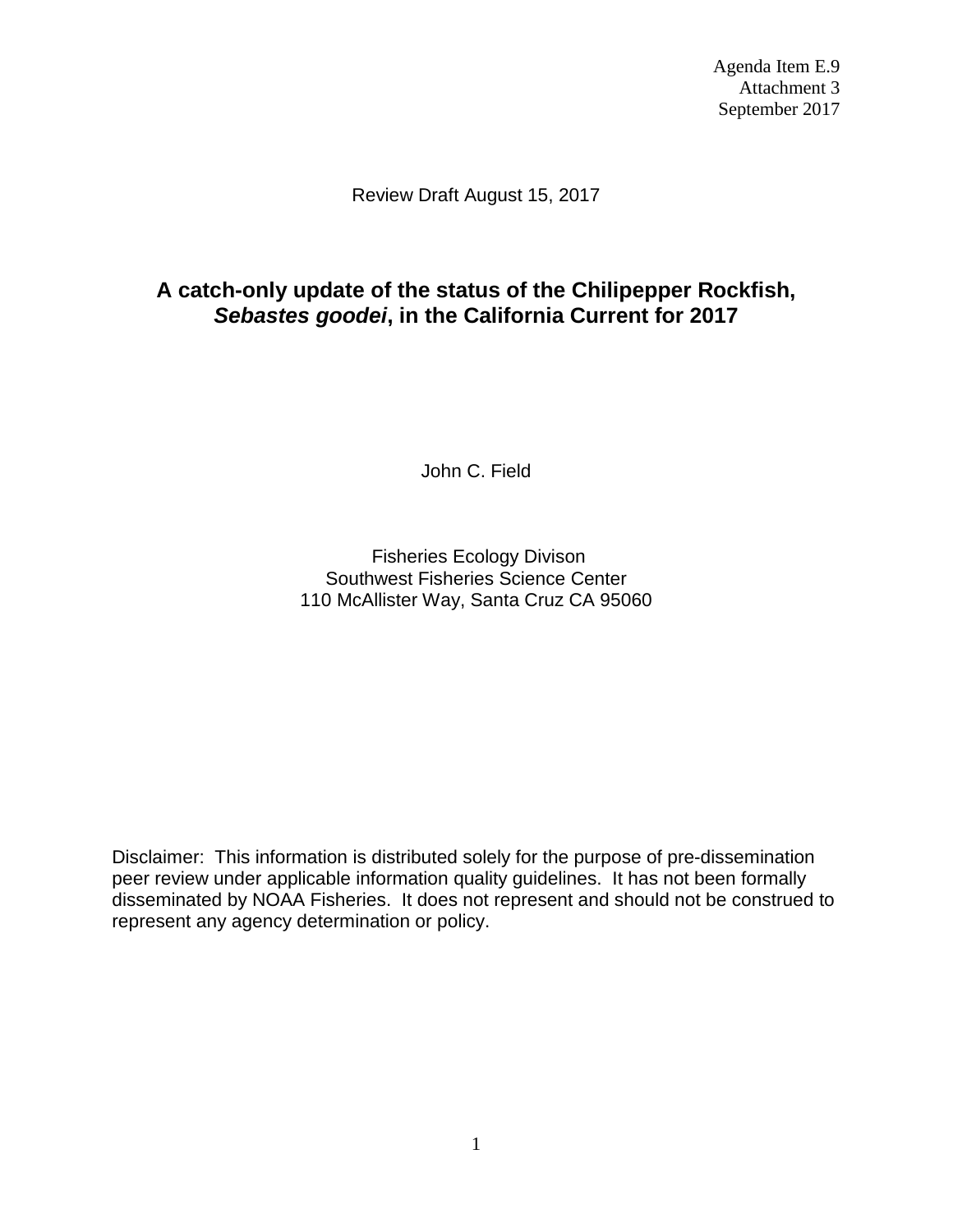#### **Stock**

The stock boundary for the 2007 chilipepper assessment, the 2015 update assessment, and this catch-only update, is the U.S./Mexico border in the south, to the Columbia River in the north.

### **Catches**

This document represents a catch-only update to the 2015 chilipepper rockfish stock assessment update, to correct for errors in historical catch estimates from California fisheries between 1916 and 1968. Recent catches (2014-2016) are also updated, based on NWFSC total mortality reports for 2014-2015, and CalCOM landings estimates for 2016 multiplied by a ratio estimator (the ratio of CalCOM landings to NWFSC total mortality reports for the 2013-2015 period). Figure 1 shows the discrepancies between the catch estimates used in the 2015 assessment update and this 2017 catch-only update with corrected historical catches for California fisheries. The difference in total catch throughout that historical period is approximately 18,550 tons (all between 1916-1968), in the corrected catch history (now including 2015-2016), the total catch throughout the assessment period is 128,767 tons. No other data were added in the model. Figure 2 shows the catch estimates used in this 2017 catch only update, by fishery and gear type.



Figure 1: Catch estimates from the 2015 update and in this 2017 catch-only update with corrected historical catches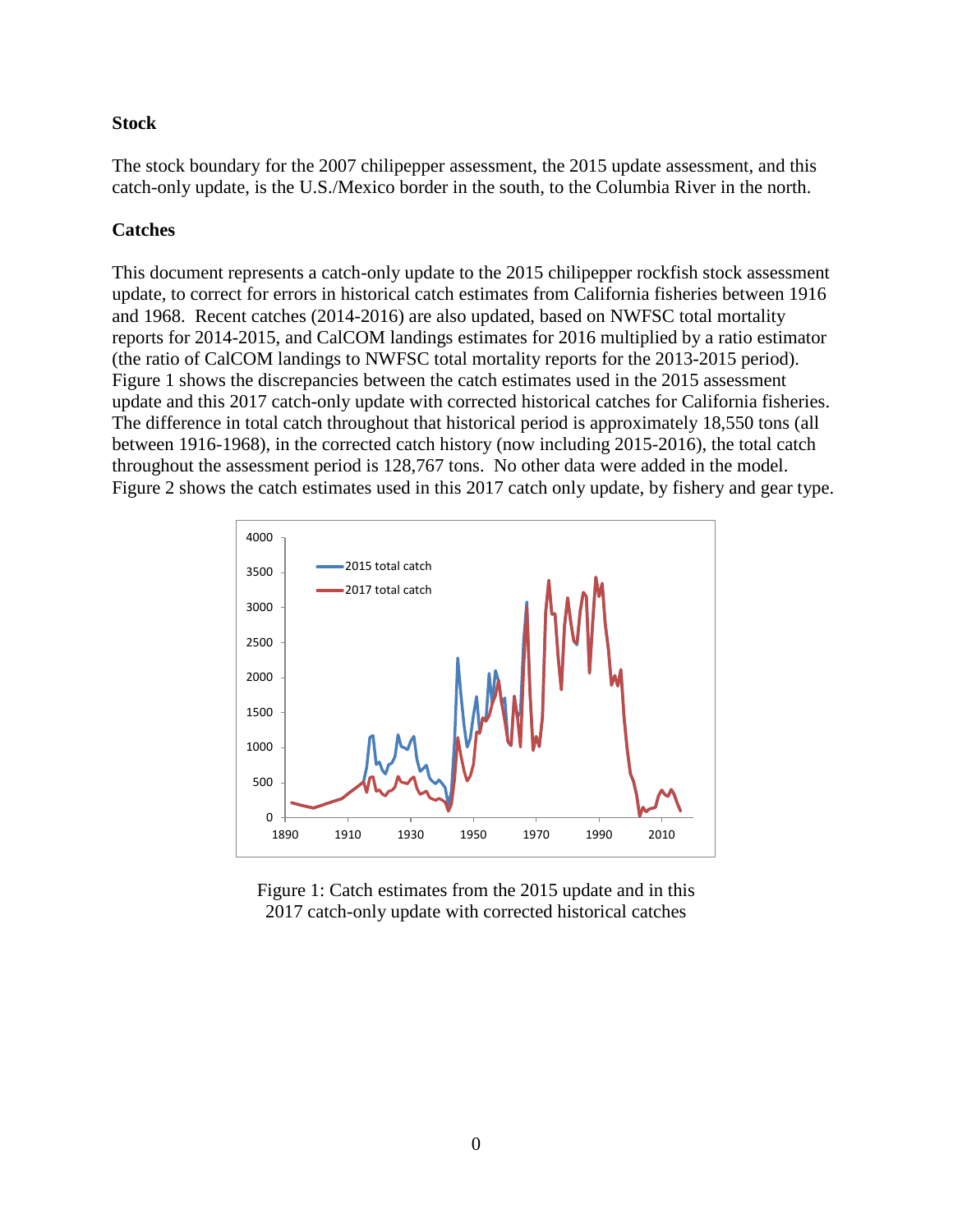

Figure 2: Catches by fishery for chilipepper rockfish over the past 120 years

#### **Data and Assessment**

The 2015 chilipepper update (which used Stock Synthesis version 3.24O, unchanged in this update) maintained the same fundamental model structure as the 2007 assessment, and that structure is unchanged in this 2017 catch only update. The corrected historical catch estimates, and the revised 2014 and new 2015-2016 catch estimates reflect the only change in model data. All other data are unchanged from the 2015 update. Steepness remains fixed at the point estimate used in the 2007 stock assessment (0.57). Sensitivity analyses comparing the model runs with old and new historical catch estimates show that the historical spawning output was estimated to be somewhat greater with the older catch history (consistent with the greater historical removals; Figure 3), with a greater impact of exploitation (more depletion) in the 1916- 1968 time frame as a consequence (Figure 4).

However, following the period of historical catches, and into the period for which index and demographic data are available (e.g., 1970s-2014), both the spawning output and relative depletion track very closely, with relative depletion nearly identical to the 2015 model estimate using the corrected historical catch data. The fits and likelihoods were also nearly identical between the two model runs (less than one unit likelihood difference, with the corrected catch history model providing a very slightly better fit to the data), as were parameter estimates, additive variance estimates and effective sample sizes, thus the model was not re-tuned and no other parameters were altered (beyond extending selectivity and growth time blocks through 2016). Recruitment estimates and relative exploitation estimates were also nearly indentical to the 2015 base model results for the data-informed period (1970-2016).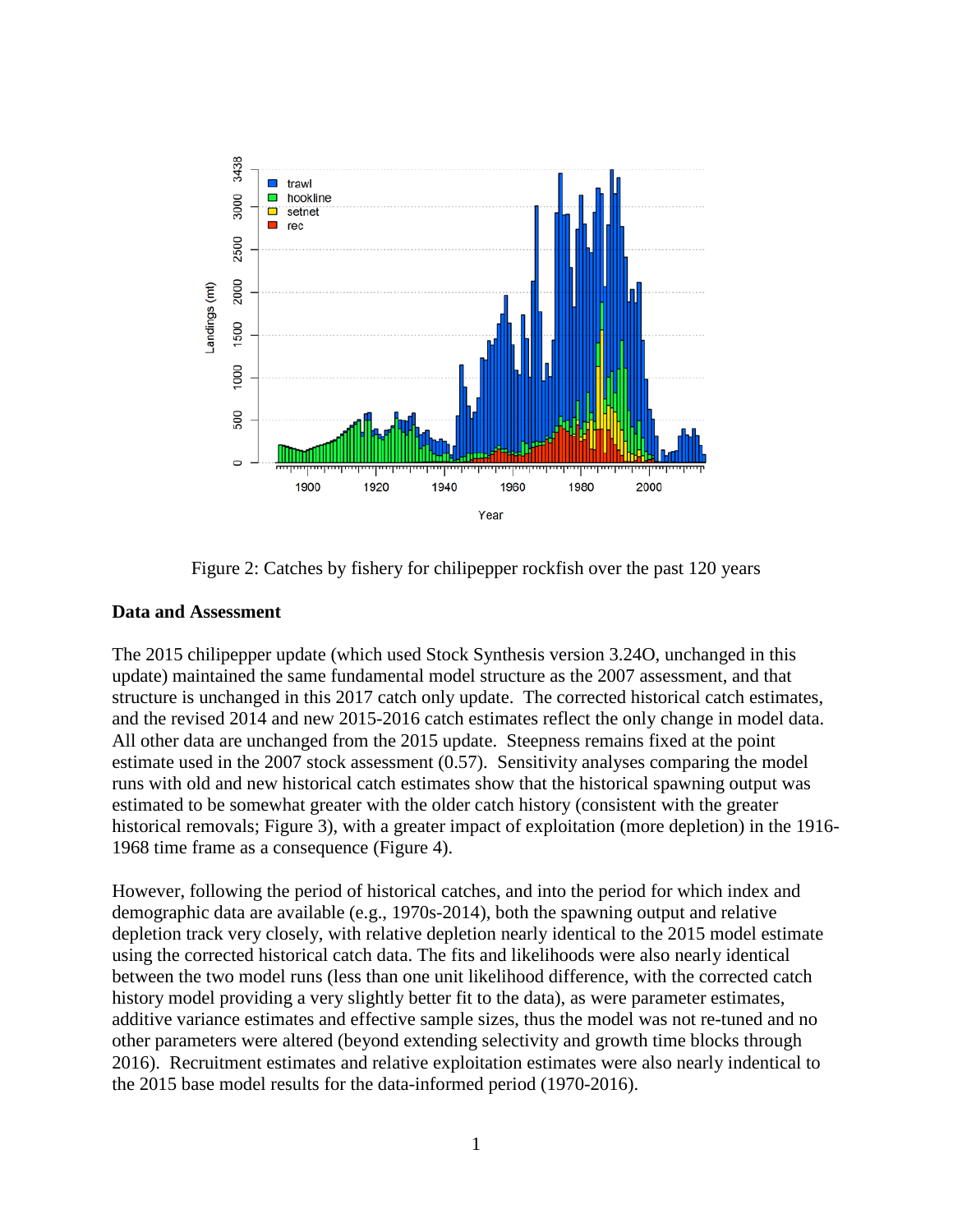

Figure 3: Spawning output estimates from the 2015 base model and this catch-only update



Figure 4: Relative depletion estimates from the 2015 base model and this catch-only update

#### **Stock Spawning Output and Depletion**

Spawning output is reported in the millions of larvae produced, rather than spawning stock biomass. Spawning output dipped very slightly below the current minimum stock size threshold in the late 1990s, as a result of a combination of high harvest rates and poor recruitment. However, a strong 1999 year class and reductions in harvest levels led to sharp population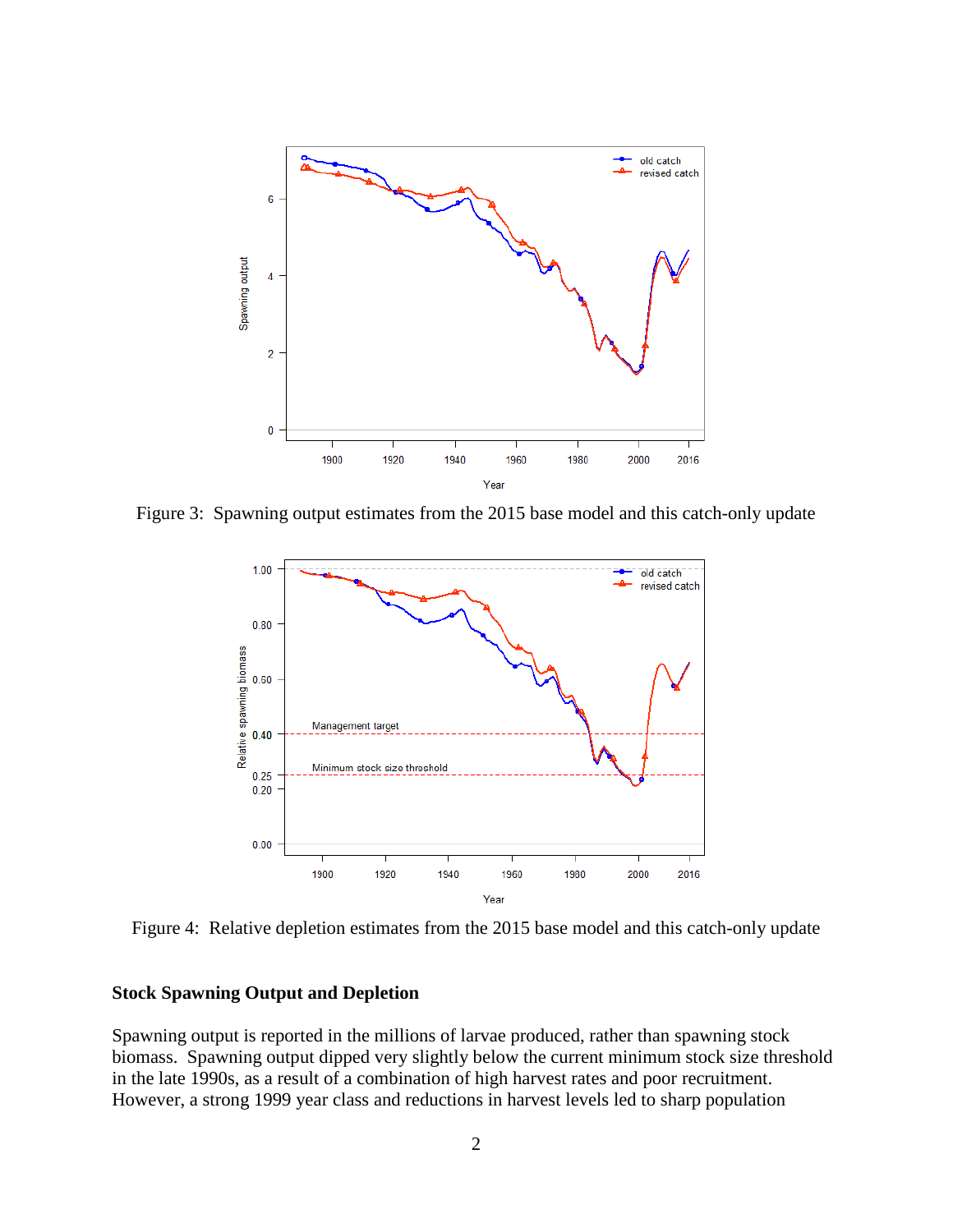increases and since the early 2000s spawning output has been maintained well above target levels (Figure 5). The estimated depletion in 2017 is 69.2% of the estimated unfished spawning output, well above the 40% target level. The entire time series for spawning output, summary biomass, recruitment, depletion, SPR, exploitation rate and total catch is provided in Table 7.

|      | Spawning<br>Output (millions<br>larvae) | CV<br>Spawning<br>Output | Summary<br><b>Biomass</b><br>(age 1+) | Depletion |
|------|-----------------------------------------|--------------------------|---------------------------------------|-----------|
| 2007 | 4477                                    | 0.150                    | 53328                                 | 0.658     |
| 2008 | 4456                                    | 0.150                    | 53298                                 | 0.655     |
| 2009 | 4316                                    | 0.150                    | 51394                                 | 0.634     |
| 2010 | 4120                                    | 0.150                    | 50266                                 | 0.606     |
| 2011 | 3904                                    | 0.150                    | 50728                                 | 0.574     |
| 2012 | 3860                                    | 0.150                    | 50878                                 | 0.567     |
| 2013 | 4011                                    | 0.150                    | 49823                                 | 0.59      |
| 2014 | 4185                                    | 0.150                    | 51058                                 | 0.615     |
| 2015 | 4324                                    | 0.160                    | 52664                                 | 0.636     |
| 2016 | 4469                                    | 0.160                    | 53972                                 | 0.657     |
| 2017 | 4707                                    | 0.160                    | 33171                                 | 0.692     |

Table 1: Spawning output, summary biomass and depletion for the base model in 2015

Spawning output with ~95% asymptotic intervals



Figure 5: Spawning output (larvae, in 1000s) with approximate 95% confidence intervals

#### **Recruitment**

Recruitment for chilipepper rockfish is highly variable, with a small number of year classes tending to dominate the population (and catch) in any given fishery or region. As age and length data are only available for the late 1970s onward, estimates of year class strength are most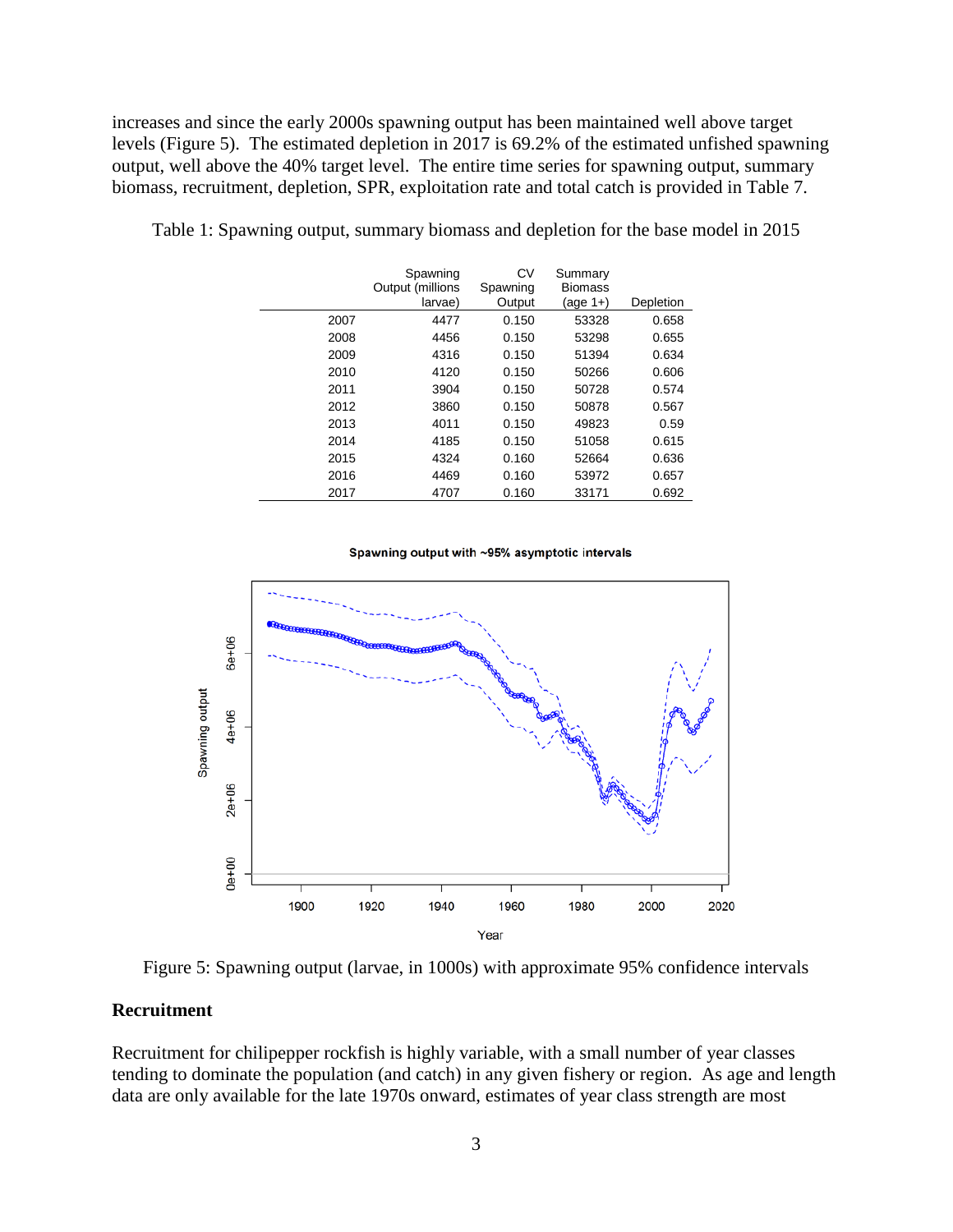informative from the 1970s to the present. The 1984 and 1999 year classes were among the strongest in that time period (Figure 6), however several very strong year classes have been observed in recent years (2009-2010, 2013-2014) and are already leading to a fast rate of increase in abundance and larval production. Note that is this model was a catch only update from the 2015 model, recruitment deviations are not estimated beyond 2014 (as new length and age composition have not been included here), such that the 2015-2017 values reported here represent estimates based on the spawner-recruit relationship.

Table 2: Recruitment estimates and CV of recruitment estimates for the base model

|      | Recruitment<br>(1000s) | CV<br>Recruitment |
|------|------------------------|-------------------|
| 2007 | 13856                  | 0.24              |
| 2008 | 12277                  | 0.27              |
| 2009 | 84492                  | 0.19              |
| 2010 | 58495                  | 0.21              |
| 2011 | 13148                  | 0.32              |
| 2012 | 16948                  | 0.32              |
| 2013 | 44748                  | 0.32              |
| 2014 | 64330                  | 0.77              |
| 2015 | 26081                  | 1.00              |
| 2016 | 31082                  | 1.00              |
| 2017 | 37210                  | 1.00              |



Figure 6: Recruitment estimates for the base model

#### **Reference Points**

Reference points, including estimates of yield under target SPR and relative biomass target levels, are reported in Table 3. The model estimated an unfished larval production (spawning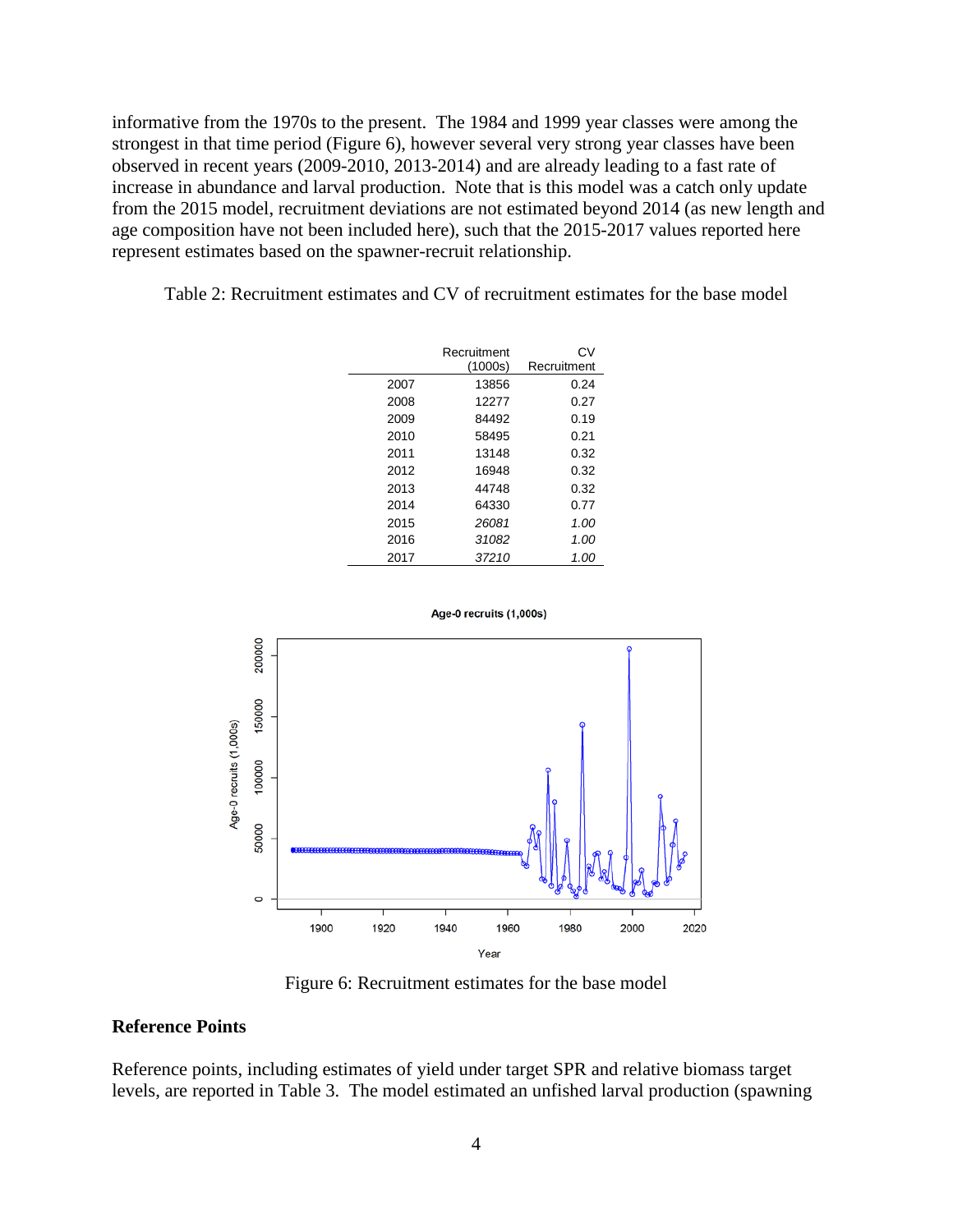biomass) ( $SSB<sub>0</sub>$ ) of 6.8 billion larvae, an unfished summary biomass of 51,079 tons, and a mean unfished recruitment  $(R_0)$  of 40,333 (thousands of fish). Estimates of equilibrium yields in this catch update are slightly below, but very comparable to those in the 2015 update, ranging from 2042-2091 tons depending on the proxy used (relative to a range from 2113 to 2165 metric tons in the 2015 model). These values are also consistent with those from the 2007 assessment (2099 to 2165 metric tons).

|                                | Estimate | St.Dev           | Lower $~1$ 95%<br>СL | Upper $~-95\%$<br>CL. |       |
|--------------------------------|----------|------------------|----------------------|-----------------------|-------|
| SSB Unfished (millions larvae) | 6803     | 440              | 6363                 | 7243                  |       |
| SmryBio_Unfished               | 51079    | 3354             | 47725                | 54433                 |       |
| Recr Unfished                  | 40333    | 2604             | 37729                | 42937                 |       |
|                                |          |                  |                      |                       |       |
|                                | Yield    | <b>Depletion</b> | <b>SSB</b>           | <b>SPR</b>            | F     |
| <b>B</b> target                | 2064     | 0.377            | 2721                 | 0.484                 | 0.082 |
| SPR target                     | 2042     | 0.421            | 2863                 | 0.500                 | 0.078 |
| <b>MSY</b>                     | 2091     | 0.339            | 2307                 | 0.437                 | 0.095 |

#### Table 3: Reference Points for the 2015 Base Model

#### **Exploitation Status and Management Performance**

Since 2007, total catches have been well below the established ABC/OY (pre-2011) and ACL/OFL (post 2010) levels, and SPR and exploitation rates have been correspondingly low through this period (Figures 7-8).

Table 4: Exploitation status and Management Performance, 2007- 2018

|      | OFL (ABC<br>pre-2011,<br>south 40 10<br>from $2011$<br>onward) | ACL (OY<br>pre-2011)<br>south of 40<br>10 from<br>2011<br>onward | Contribution<br>to minor<br>shelf rock<br>north (OFL),<br>2011<br>onward | <b>Total Catch</b> | Catch as %<br>of combined<br>OFL | <b>SPR</b> | Exploitation<br>Rate |
|------|----------------------------------------------------------------|------------------------------------------------------------------|--------------------------------------------------------------------------|--------------------|----------------------------------|------------|----------------------|
| 2007 | 2700                                                           | 2000                                                             |                                                                          | 137                | 0.050                            | 0.962      | 0.003                |
| 2008 | 2700                                                           | 2000                                                             |                                                                          | 148                | 0.050                            | 0.960      | 0.003                |
| 2009 | 3037                                                           | 2885                                                             |                                                                          | 318                | 0.100                            | 0.914      | 0.006                |
| 2010 | 2576                                                           | 2447                                                             |                                                                          | 397                | 0.150                            | 0.887      | 0.008                |
| 2011 | 2073                                                           | 1981                                                             | 156                                                                      | 331                | 0.160                            | 0.897      | 0.007                |
| 2012 | 1872                                                           | 1789                                                             | 141                                                                      | 307                | 0.160                            | 0.900      | 0.006                |
| 2013 | 1768                                                           | 1690                                                             | 133                                                                      | 405                | 0.230                            | 0.875      | 0.008                |
| 2014 | 1722                                                           | 1647                                                             | 130                                                                      | 325                | 0.190                            | 0.905      | 0.006                |
| 2015 | 1703                                                           | 1628                                                             | 130                                                                      | 203                | 0.110                            | 0.942      | 0.004                |
| 2016 | 1694                                                           | 1619                                                             | 130                                                                      | 97                 | 0.050                            | 0.973      | 0.002                |
| 2017 | 2726.7                                                         | 2606.8                                                           | 205.2                                                                    |                    |                                  |            |                      |
| 2018 | 2622.6                                                         | 2507.2                                                           | 197.4                                                                    |                    |                                  |            |                      |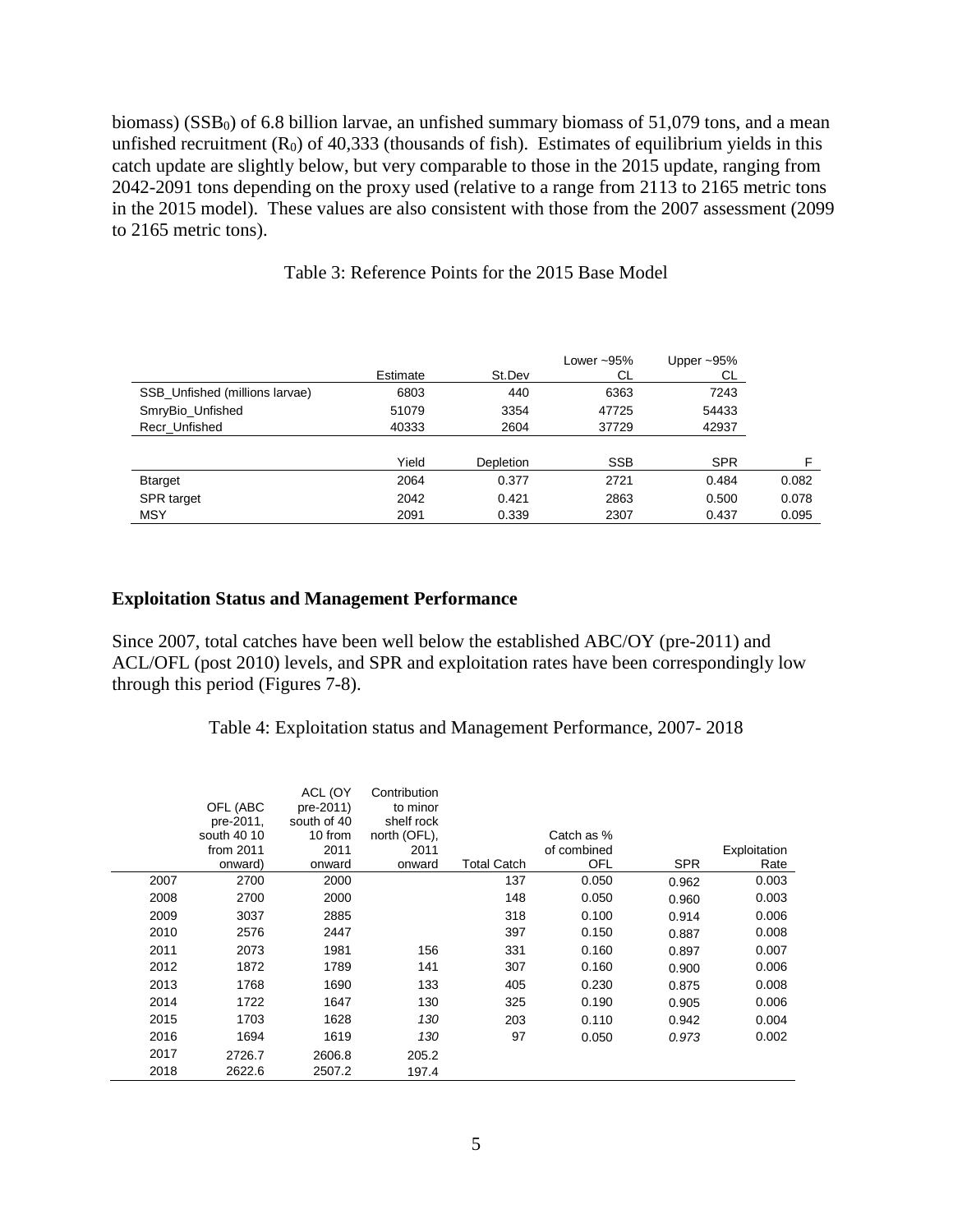

Figure 7: Model estimated Spawning Potential Ratio (SPR)



Figure 8: Phase plot of relative stock status and relative SPR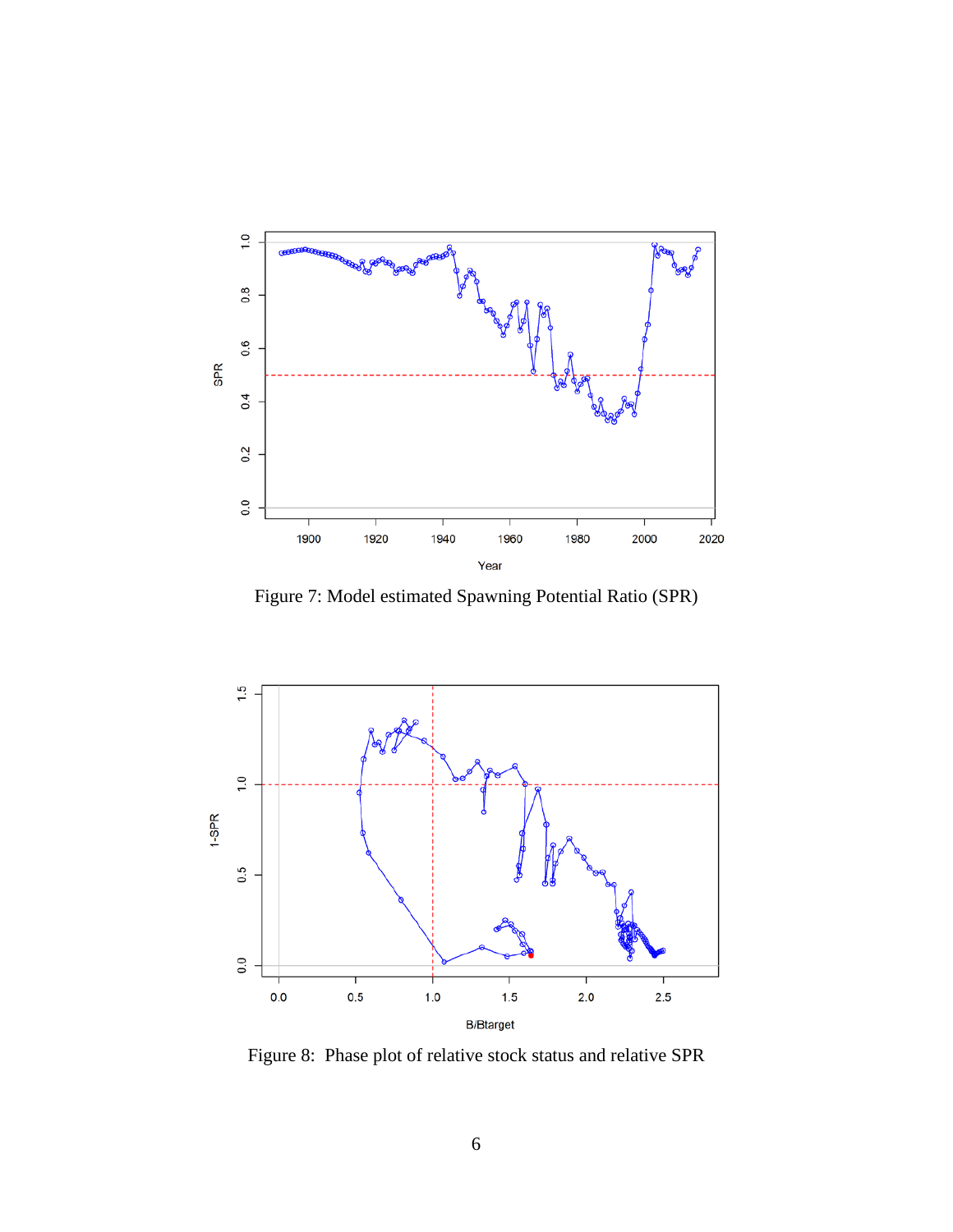#### **Forecast**

The current spawning output is above target levels, recent catches have been well below target levels, and several strong year classes are contributing to a forecast for high and increasing biomass in the near future. In estimating forecast values into the future, we did not adopt the typical pattern of using the 2017-2018 adopted ACLs as "fixed" catches and projecting ACLs and OFLs from 2019 onward, as a key output of this update was perceived to be the "corrected" estimate of the ACL and OFL for the 2017-18 management cycle, in order to evaluate whether the adopted values are above those in the base model with the corrected time series (as discussed in the forecast section). We assumed that chilipepper will remain a category 1 stock with a  $P^* =$ 0.45 (translating to a 4.4% buffer for the ACL relative to the OFL).

As anticipated, the correction to the historical catch did result in a modest decline in the equilibrium sustainable harvest levels (e.g., MSY at SPR 50% or SSB 40%), of approximately 100 tons. However, the current ("uncorrected") ACLs and OFLs for the 2017-2018 cycle were estimated with the assumption that the 2015-16 ACLs would be achieved, and as realized catches in those years were considerably less than the adopted ACLs, the estimated 2017-2018 ACL and OFL values from this "corrected" model are actually moderately greater than those adopted for the 2017-18 management cycle based on the 2015 update. This is because the relative abundance was estimated to be greater, as a result of the large biomass of fish that were not removed from the population. Specifically, the 2015 model estimated 2017 and 2018 ACLs of 2803 and 2707, respectively, while the "corrected" model with realized 2015-16 catches estimated ACLs of 3033 and 2873, respectively. For OFLs, the 2015 model estimated 2932 and 2820 for 2017 and 2018 respectively, while the "corrected" model estimated OFLs of 3173 and 2993 tons, respectively. These values do not represent the apportionment between the areas north and south of Point Conception (for which the ratio used for the 2015 assessment was 0.93:0.07, south and north of 40°10' N).

|      |            |      | Depletion<br>(assuming<br>ACL |
|------|------------|------|-------------------------------|
|      | <b>ACL</b> | OFL  | catches)                      |
| 2017 | 3033       | 3173 | 0.69                          |
| 2018 | 2873       | 2993 | 0.65                          |
| 2019 | 2749       | 2852 | 0.62                          |
| 2020 | 2622       | 2711 | 0.59                          |
| 2021 | 2504       | 2581 | 0.56                          |
| 2022 | 2407       | 2476 | 0.54                          |
| 2023 | 2333       | 2395 | 0.52                          |
| 2024 | 2274       | 2331 | 0.51                          |
| 2025 | 2226       | 2278 | 0.49                          |
| 2026 | 2185       | 2233 | 0.48                          |
| 2027 | 2149       | 2194 | 0.47                          |
| 2028 | 2116       | 2159 | 0.47                          |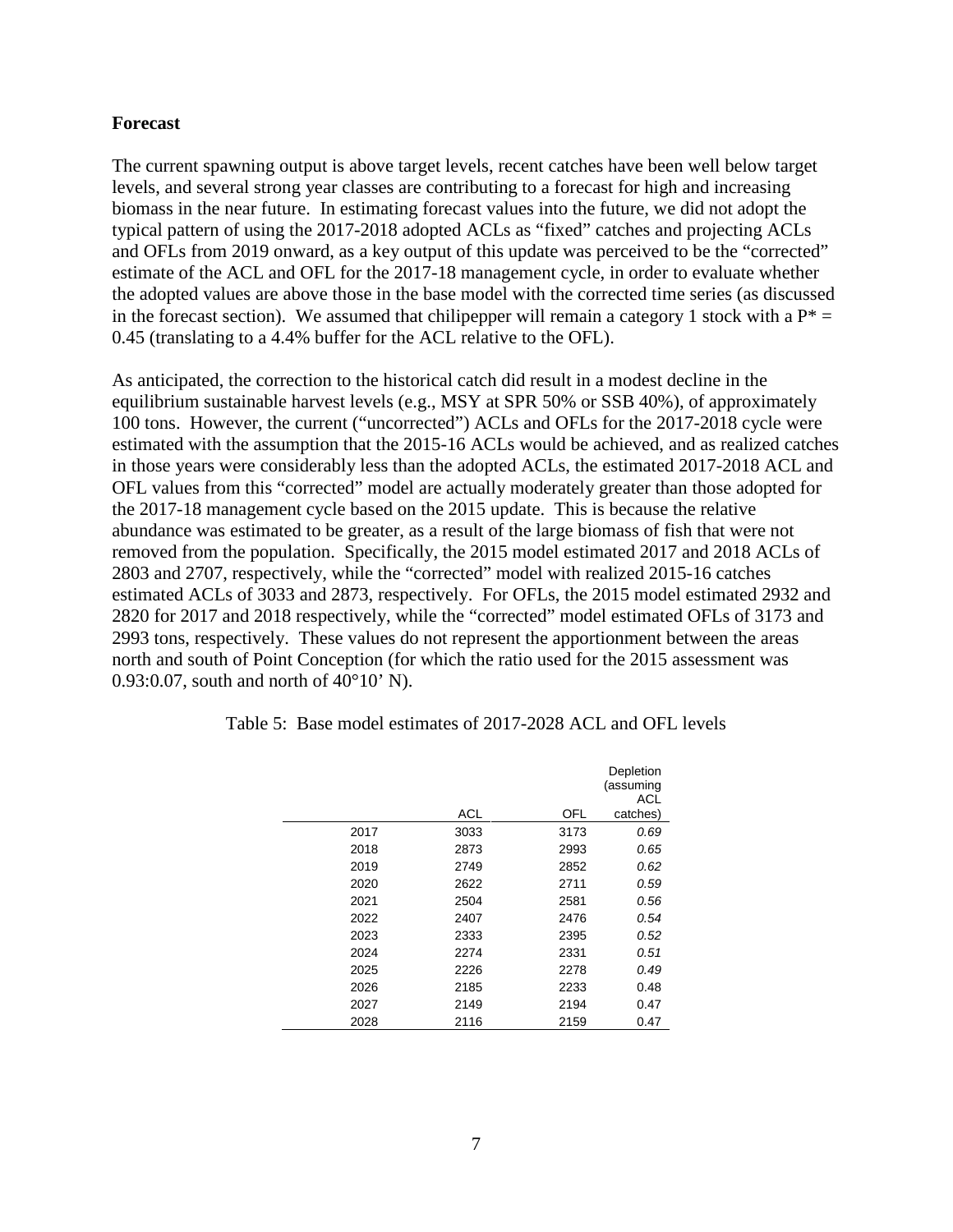#### **Unresolved Problems and Major Uncertainties**

A number of technical issues discussed in the review of the 2007 model were not resolved in the 2015 update, as resolution required changes to model structure outside of the terms of reference for assessment updates. These include how weightings were assigned for length and age composition data, how the time varying growth is estimated, the length bin structure, and selectivity parameterization issues for both fisheries and fishery independent surveys. Steepness remains a key uncertainty. When profiled or estimated with a prior, the model has a slightly better fit with lower steepness values (approximately 0.4), which was in contrast to the results of the 2007 model, which had a better fit (based on the likelihood profile) with higher steepness values. This was the basis for maintaining the steepness prior point estimate from the 2007 model (a decision made for the 2015 update).

The results from the convergence tests with randomly jittered starting parameter values continue to indicate that the likelihood surface is very irregular, which was true in both the 2007 model and the 2015 update. However, biomass trajectories and other critical results do not appear to be sensitive to these differences.

#### **Decision Table**

The decision table follows the 2015 update (and 2007 assessment) format, with the two alternative states of nature equating to low (steepness set to 0.34) and high (steepness set to 0.81) productivity assumptions. Catches are based on either the status quo for the "low" catch scenario (average catch over the 5 year period used in the 2015 assessment), on the default harvest control rule (0.954% of the OFL) from 2017 onward, and on the base model OFL for 2017 onward. We did not use the 2017-2018 adopted ACLs as a key output of this update was perceived to be the "corrected" estimate of the ACL and OFL for the 2017-18 management cycle, in order to evaluate whether the adopted values are above those in the base model with the corrected time series (as discussed in the forecast section). As chilipepper is considered a category 1 stock with  $a P^* = 0.45$  in recent years (translating to a 4.4% buffer for the ACL to be set below the OFL), the difference between ACL and OFL catch streams is minor. Under the base and high productivity scenarios, none of these catch streams lead to conservation concerns, however under the low productivity scenario (h=0.34), the stock rebuilds to target levels with status quo catches, but declines below the overfished threshold by 2019 with ACL or OFL catches.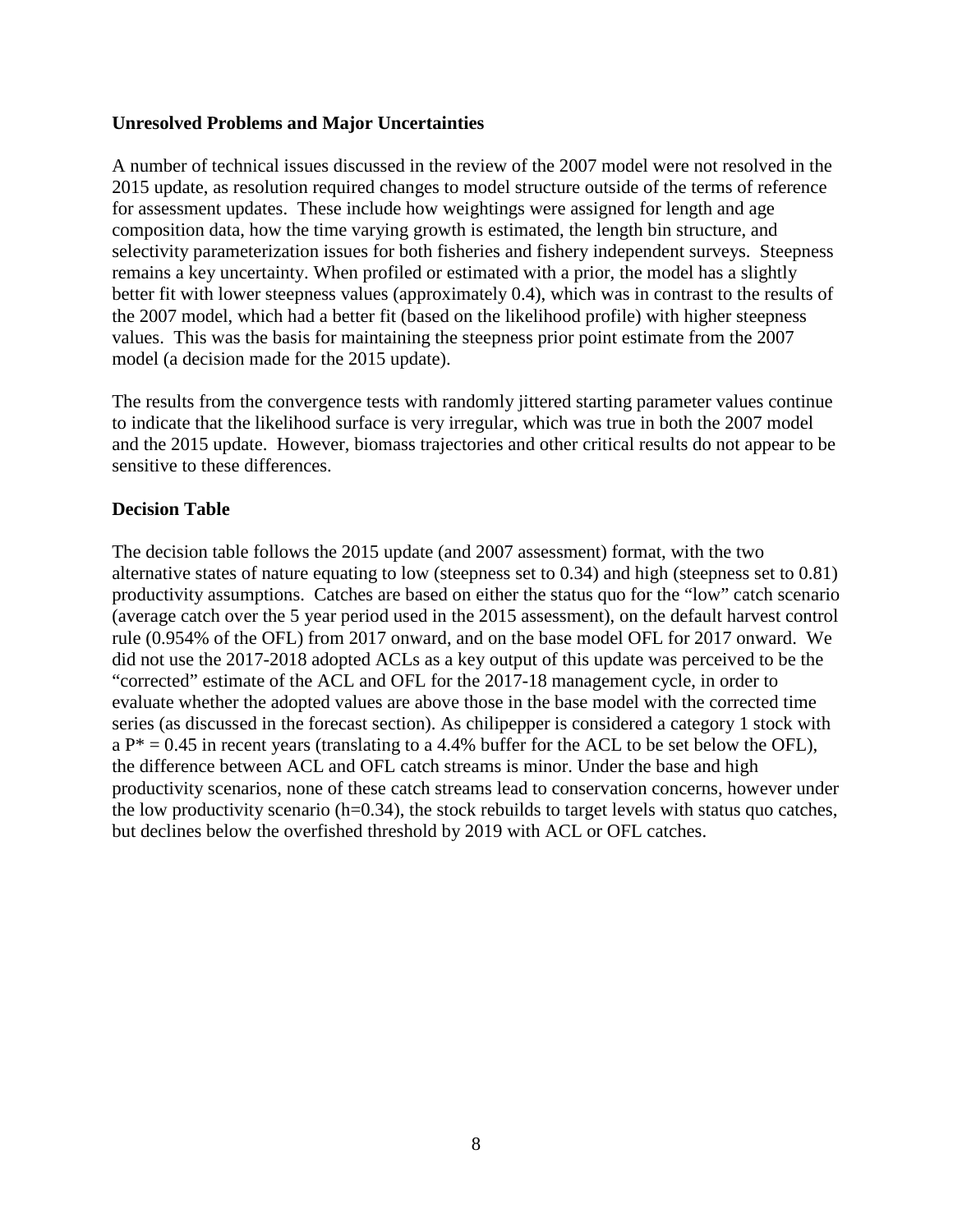|      |            |            | State 1 (h=0.34) | <b>Base</b> | $(h=0.57)$ |            | State 2 (h=0.81) |
|------|------------|------------|------------------|-------------|------------|------------|------------------|
|      | Status quo | larvae     |                  | larvae      |            | larvae     |                  |
| Year | catches    | (millions) | depletion        | (millions)  | depletion  | (millions) | depletion        |
| 2017 | 346        | 3082       | 0.36             | 4707        | 0.69       | 5162       | 0.85             |
| 2018 | 346        | 3108       | 0.36             | 4843        | 0.71       | 5292       | 0.87             |
| 2019 | 346        | 3130       | 0.36             | 4947        | 0.73       | 5379       | 0.88             |
| 2020 | 346        | 3161       | 0.36             | 5032        | 0.74       | 5434       | 0.89             |
| 2021 | 346        | 3206       | 0.37             | 5110        | 0.75       | 5472       | 0.90             |
| 2022 | 346        | 3265       | 0.38             | 5185        | 0.76       | 5499       | 0.90             |
| 2023 | 346        | 3334       | 0.38             | 5256        | 0.77       | 5519       | 0.91             |
| 2024 | 346        | 3409       | 0.39             | 5325        | 0.78       | 5533       | 0.91             |
| 2025 | 346        | 3489       | 0.40             | 5391        | 0.79       | 5544       | 0.91             |
| 2026 | 346        | 3572       | 0.41             | 5453        | 0.80       | 5552       | 0.91             |
| 2027 | 346        | 3655       | 0.42             | 5513        | 0.81       | 5559       | 0.91             |
| 2028 | 346        | 3740       | 0.43             | 5569        | 0.82       | 5565       | 0.91             |
|      | <b>ACL</b> | larvae     |                  | larvae      |            | larvae     |                  |
|      | catches    | (millions) | depletion        | (millions)  | depletion  | (millions) | depletion        |
| 2017 | 3033       | 3082       | 0.36             | 4707        | 0.69       | 5162       | 0.85             |
| 2018 | 2873       | 2704       | 0.31             | 4454        | 0.65       | 4905       | 0.81             |
| 2019 | 2749       | 2382       | 0.28             | 4215        | 0.62       | 4648       | 0.76             |
| 2020 | 2622       | 2113       | 0.25             | 3998        | 0.59       | 4401       | 0.72             |
| 2021 | 2504       | 1898       | 0.22             | 3814        | 0.56       | 4179       | 0.69             |
| 2022 | 2407       | 1725       | 0.20             | 3664        | 0.54       | 3988       | 0.65             |
| 2023 | 2333       | 1577       | 0.18             | 3543        | 0.52       | 3826       | 0.63             |
| 2024 | 2274       | 1442       | 0.17             | 3443        | 0.51       | 3690       | 0.61             |
| 2025 | 2226       | 1310       | 0.15             | 3360        | 0.49       | 3576       | 0.59             |
| 2026 | 2185       | 1178       | 0.14             | 3290        | 0.48       | 3481       | 0.57             |
| 2027 | 2149       | 1044       | 0.12             | 3229        | 0.47       | 3401       | 0.56             |
| 2028 | 2116       | 907        | 0.11             | 3176        | 0.47       | 3335       | 0.55             |
|      | <b>OFL</b> | larvae     |                  | larvae      |            | larvae     |                  |
|      | catches    | (millions) | depletion        | (millions)  | depletion  | (millions) | depletion        |
| 2017 | 3173       | 3082       | 0.36             | 4707        | 0.69       | 5162       | 0.85             |
| 2018 | 2993       | 2697       | 0.31             | 4434        | 0.65       | 4882       | 0.80             |
| 2019 | 2852       | 2360       | 0.27             | 4179        | 0.61       | 4609       | 0.76             |
| 2020 | 2711       | 2079       | 0.24             | 3950        | 0.58       | 4349       | 0.71             |
| 2021 | 2581       | 1855       | 0.21             | 3756        | 0.55       | 4118       | 0.68             |
| 2022 | 2476       | 1675       | 0.19             | 3599        | 0.53       | 3920       | 0.64             |
| 2023 | 2395       | 1522       | 0.18             | 3472        | 0.51       | 3754       | 0.62             |
| 2024 | 2331       | 1381       | 0.16             | 3369        | 0.50       | 3615       | 0.59             |
| 2025 | 2278       | 1243       | 0.14             | 3282        | 0.48       | 3499       | 0.57             |
| 2026 | 2233       | 1105       | 0.13             | 3209        | 0.47       | 3404       | 0.56             |
| 2027 | 2194       | 965        | 0.11             | 3146        | 0.46       | 3324       | 0.55             |
| 2028 | 2159       | 822        | 0.10             | 3091        | 0.45       | 3259       | 0.53             |

| Table 6: Decision Table |  |  |
|-------------------------|--|--|
|-------------------------|--|--|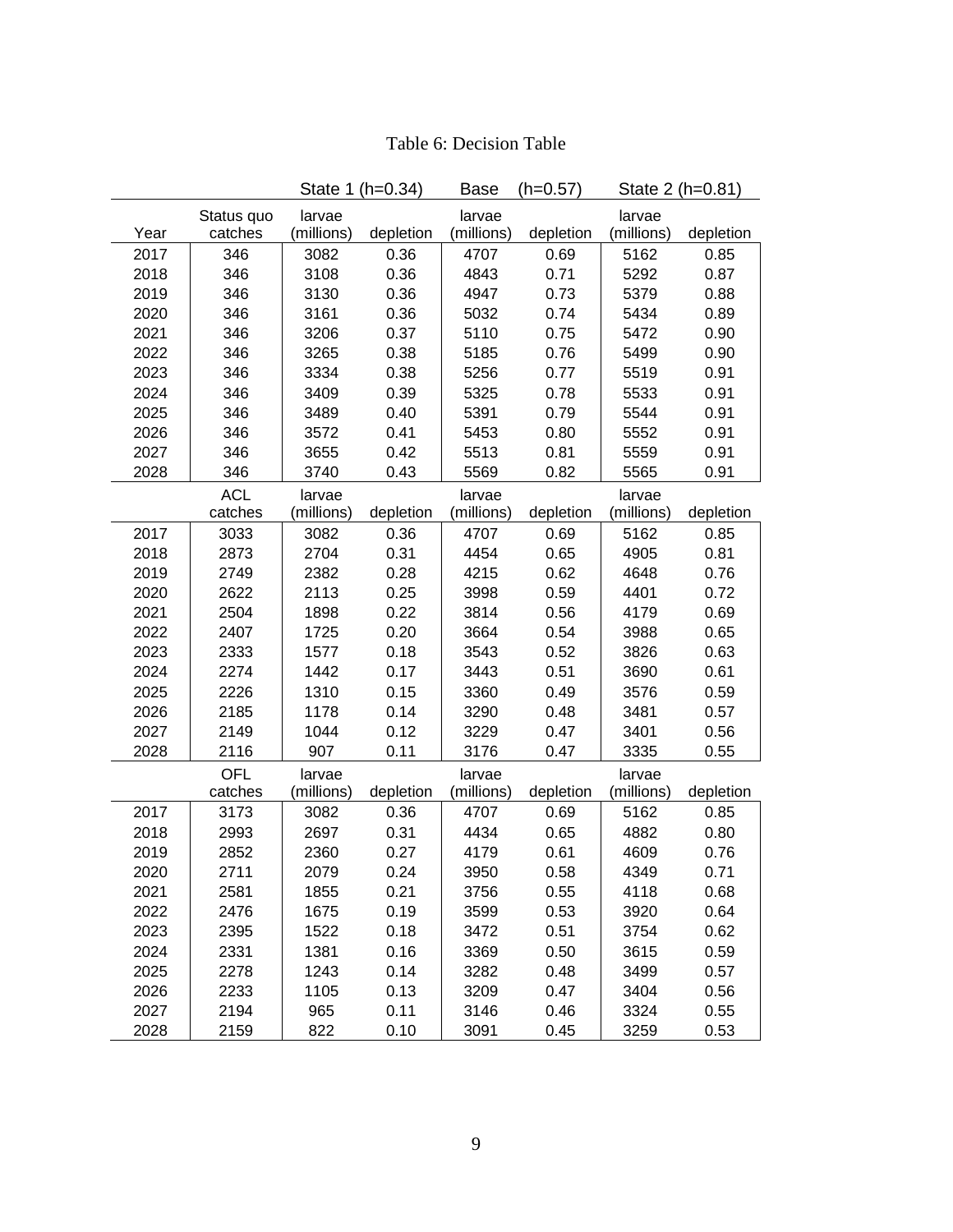### Table 7: Base model output

|         | Larval<br>Output | Std dev | Summary        |          |            |              |           |       |
|---------|------------------|---------|----------------|----------|------------|--------------|-----------|-------|
|         | (millions        | larval  | <b>Biomass</b> | Recruits |            | Exploitation |           | Total |
|         | larvae)          | Output  | (age $1+$ )    | (1000s)  | <b>SPR</b> | rate         | Depletion | Catch |
| Virgin  | 6803             | 439     | 51079          | 40333    | 1          | 0            | 1         |       |
| Initial | 6803             | 439     | 51079          | 40333    | 1          | $\mathbf 0$  | 1         |       |
| 1892    | 6803             | 439     | 51079          | 40333    | 0.959      | 0.004        | 1         | 217   |
| 1893    | 6768             | 439     | 51155          | 40294    | 0.961      | 0.004        | 0.995     | 205   |
| 1894    | 6738             | 439     | 51233          | 40261    | 0.963      | 0.004        | 0.991     | 193   |
| 1895    | 6713             | 439     | 51320          | 40232    | 0.965      | 0.004        | 0.987     | 180   |
| 1896    | 6693             | 439     | 51380          | 40209    | 0.967      | 0.003        | 0.984     | 171   |
| 1897    | 6676             | 439     | 51456          | 40189    | 0.969      | 0.003        | 0.981     | 160   |
| 1898    | 6662             | 439     | 51518          | 40174    | 0.970      | 0.003        | 0.979     | 151   |
| 1899    | 6652             | 439     | 51597          | 40161    | 0.972      | 0.003        | 0.978     | 140   |
| 1900    | 6644             | 439     | 51487          | 40153    | 0.970      | 0.003        | 0.977     | 155   |
| 1901    | 6635             | 439     | 51384          | 40142    | 0.967      | 0.003        | 0.975     | 169   |
| 1902    | 6624             | 439     | 51267          | 40129    | 0.964      | 0.004        | 0.974     | 185   |
| 1903    | 6612             | 439     | 51156          | 40115    | 0.961      | 0.004        | 0.972     | 200   |
| 1904    | 6598             | 439     | 51046          | 40099    | 0.958      | 0.004        | 0.97      | 215   |
| 1905    | 6584             | 439     | 50943          | 40082    | 0.955      | 0.004        | 0.968     | 229   |
| 1906    | 6568             | 439     | 50832          | 40064    | 0.952      | 0.005        | 0.966     | 244   |
| 1907    | 6552             | 439     | 50721          | 40044    | 0.949      | 0.005        | 0.963     | 259   |
| 1908    | 6535             | 439     | 50610          | 40024    | 0.947      | 0.005        | 0.961     | 274   |
| 1909    | 6517             | 439     | 50373          | 40002    | 0.940      | 0.006        | 0.958     | 307   |
| 1910    | 6495             | 439     | 50122          | 39976    | 0.934      | 0.007        | 0.955     | 342   |
| 1911    | 6470             | 439     | 49871          | 39946    | 0.927      | 0.008        | 0.951     | 377   |
| 1912    | 6442             | 439     | 49627          | 39912    | 0.921      | 0.008        | 0.947     | 411   |
| 1913    | 6411             | 439     | 49382          | 39874    | 0.914      | 0.009        | 0.942     | 445   |
| 1914    | 6377             | 439     | 49137          | 39832    | 0.908      | 0.01         | 0.938     | 479   |
| 1915    | 6342             | 439     | 48884          | 39788    | 0.901      | 0.011        | 0.932     | 514   |
| 1916    | 6304             | 439     | 49897          | 39740    | 0.928      | 0.007        | 0.927     | 362   |
| 1917    | 6294             | 439     | 48440          | 39727    | 0.890      | 0.012        | 0.925     | 574   |
| 1918    | 6251             | 439     | 48320          | 39674    | 0.887      | 0.012        | 0.919     | 588   |
| 1919    | 6211             | 439     | 49728          | 39621    | 0.924      | 0.008        | 0.913     | 380   |
| 1920    | 6206             | 439     | 49589          | 39616    | 0.920      | 0.008        | 0.912     | 399   |
| 1921    | 6200             | 439     | 50018          | 39607    | 0.931      | 0.007        | 0.911     | 339   |
| 1922    | 6203             | 439     | 50214          | 39611    | 0.936      | 0.006        | 0.912     | 312   |
| 1923    | 6210             | 439     | 49727          | 39621    | 0.924      | 0.008        | 0.913     | 380   |
| 1924    | 6206             | 439     | 49665          | 39615    | 0.922      | 0.008        | 0.912     | 390   |
| 1925    | 6201             | 439     | 49320          | 39608    | 0.913      | 0.009        | 0.912     | 439   |
| 1926    | 6187             | 439     | 48245          | 39591    | 0.885      | 0.012        | 0.91      | 595   |
| 1927    | 6151             | 439     | 48784          | 39544    | 0.900      | 0.01         | 0.904     | 508   |
| 1928    | 6132             | 439     | 48811          | 39518    | 0.901      | 0.01         | 0.902     | 501   |
| 1929    | 6116             | 439     | 48891          | 39497    | 0.903      | 0.01         | 0.899     | 487   |
| 1930    | 6104             | 439     | 48452          | 39481    | 0.891      | 0.011        | 0.897     | 549   |
| 1931    | 6083             | 439     | 48205          | 39453    | 0.885      | 0.012        | 0.894     | 586   |
| 1932    | 6058             | 439     | 49331          | 39419    | 0.914      | 0.009        | 0.891     | 422   |
| 1933    | 6060             | 440     | 49939          | 39423    | 0.931      | 0.007        | 0.891     | 336   |
| 1934    | 6077             | 440     | 49793          | 39445    | 0.927      | 0.007        | 0.893     | 357   |
| 1935    | 6089             | 440     | 49606          | 39461    | 0.922      | 0.008        | 0.895     | 383   |
| 1936    | 6096             | 440     | 50296          | 39470    | 0.940      | 0.006        | 0.896     | 290   |
| 1937    | 6116             | 440     | 50459          | 39497    | 0.944      | 0.005        | 0.899     | 268   |
| 1938    | 6138             | 440     | 50593          | 39526    | 0.948      | 0.005        | 0.902     | 251   |
| 1939    | 6161             | 440     | 50389          | 39556    | 0.943      | 0.006        | 0.906     | 278   |
| 1940    | 6177             | 440     | 50585          | 39577    | 0.947      | 0.005        | 0.908     | 255   |
| 1941    | 6195             | 440     | 50839          | 39601    | 0.954      | 0.004        | 0.911     | 223   |
|         |                  |         |                |          |            |              |           |       |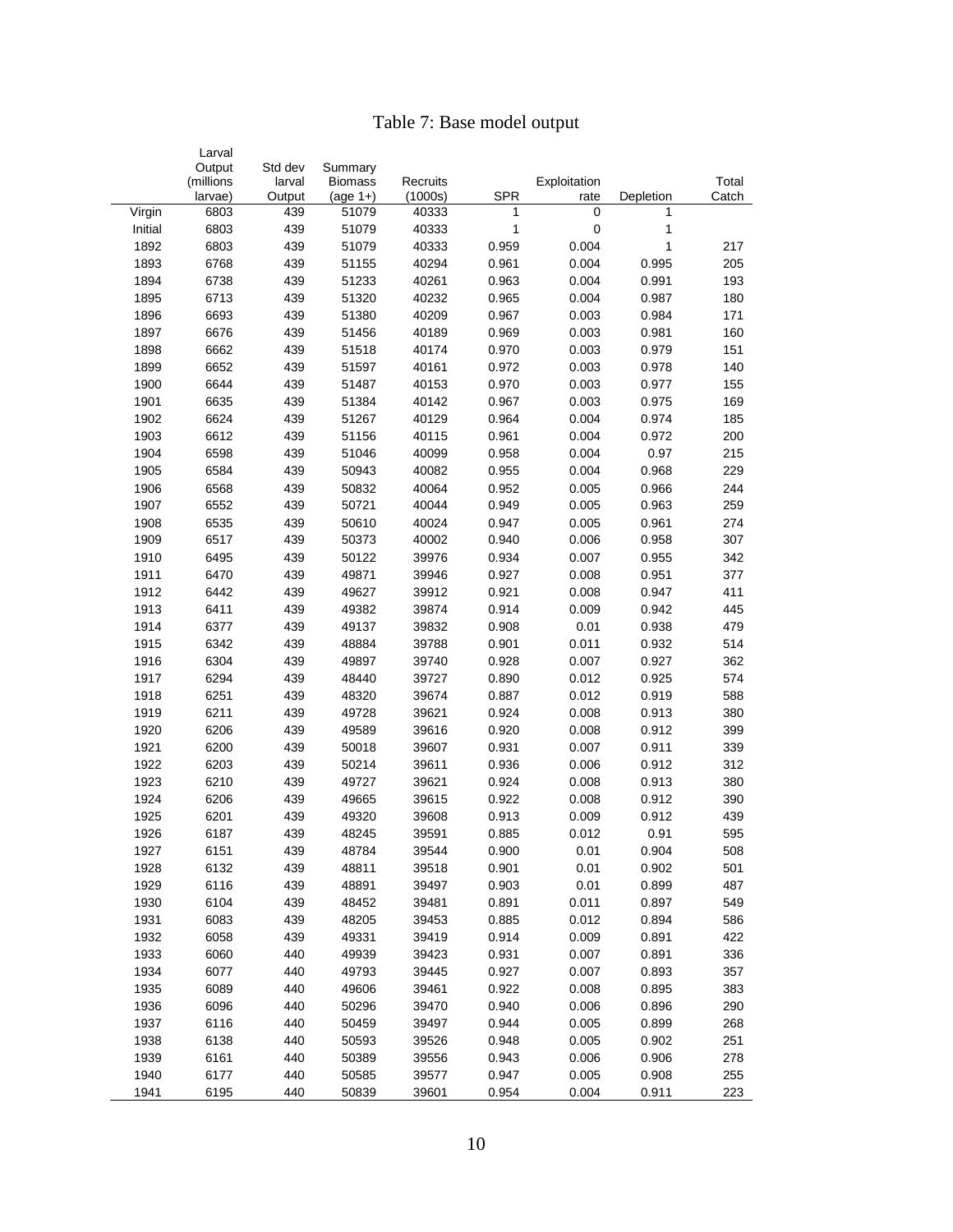|      | Spawning             |                    |                              |             |            |                      |           |                |
|------|----------------------|--------------------|------------------------------|-------------|------------|----------------------|-----------|----------------|
|      | Output               | Std dev            | Summary                      |             |            |                      |           |                |
|      | (millions<br>larvae) | Spawning<br>Output | <b>Biomass</b><br>$(age 1+)$ | Recruitment | <b>SPR</b> | Exploitation<br>rate | Depletion | Total<br>Catch |
| 1942 | 6216                 | 440                | 51875                        | 39628       | 0.980      | 0.002                | 0.914     | 93             |
| 1943 | 6254                 | 440                | 51055                        | 39677       | 0.960      | 0.004                | 0.919     | 195            |
| 1944 | 6275                 | 440                | 48386                        | 39704       | 0.893      | 0.011                | 0.923     | 555            |
| 1945 | 6240                 | 440                | 44546                        | 39659       | 0.798      | 0.026                | 0.917     | 1148           |
| 1946 | 6118                 | 440                | 46020                        | 39500       | 0.834      | 0.019                | 0.9       | 889            |
| 1947 | 6043                 | 440                | 47451                        | 39400       | 0.869      | 0.014                | 0.888     | 669            |
| 1948 | 6007                 | 440                | 48425                        | 39351       | 0.894      | 0.011                | 0.883     | 526            |
| 1949 | 5996                 | 440                | 47904                        | 39336       | 0.881      | 0.012                | 0.882     | 596            |
| 1950 | 5978                 | 440                | 46721                        | 39310       | 0.852      | 0.016                | 0.879     | 763            |
| 1951 | 5936                 | 440                | 43708                        | 39252       | 0.778      | 0.028                | 0.873     | 1229           |
| 1952 | 5828                 | 440                | 43688                        | 39101       | 0.777      | 0.028                | 0.857     | 1209           |
| 1953 | 5732                 | 440                | 42251                        | 38960       | 0.743      | 0.034                | 0.843     | 1432           |
| 1954 | 5610                 | 440                | 42365                        | 38779       | 0.745      | 0.033                | 0.825     | 1381           |
| 1955 | 5505                 | 440                | 41768                        | 38617       | 0.731      | 0.035                | 0.809     | 1454           |
| 1956 | 5399                 | 440                | 40599                        | 38449       | 0.703      | 0.04                 | 0.794     | 1630           |
|      | 5276                 | 440                |                              |             |            | 0.044                | 0.776     | 1745           |
| 1957 |                      |                    | 39783                        | 38246       | 0.683      |                      |           |                |
| 1958 | 5146                 | 440                | 38388                        | 38024       | 0.650      | 0.051                | 0.757     | 1966           |
| 1959 | 4993                 | 440                | 39906                        | 37754       | 0.686      | 0.041                | 0.734     | 1639           |
| 1960 | 4901                 | 440                | 41276                        | 37583       | 0.719      | 0.034                | 0.72      | 1386           |
| 1961 | 4853                 | 441                | 43165                        | 37492       | 0.765      | 0.025                | 0.713     | 1091           |
| 1962 | 4852                 | 441                | 43558                        | 37492       | 0.775      | 0.024                | 0.713     | 1036           |
| 1963 | 4862                 | 442                | 39217                        | 37509       | 0.668      | 0.044                | 0.715     | 1733           |
| 1964 | 4768                 | 443                | 40659                        | 37329       | 0.703      | 0.036                | 0.701     | 1455           |
| 1965 | 4720                 | 443                | 43555                        | 29382       | 0.774      | 0.023                | 0.694     | 1009           |
| 1966 | 4737                 | 441                | 36770                        | 27124       | 0.612      | 0.058                | 0.696     | 2130           |
| 1967 | 4590                 | 438                | 32533                        | 47849       | 0.514      | 0.093                | 0.675     | 3010           |
| 1968 | 4313                 | 422                | 37753                        | 59620       | 0.635      | 0.047                | 0.634     | 1773           |
| 1969 | 4212                 | 404                | 43090                        | 42348       | 0.764      | 0.022                | 0.619     | 960            |
| 1970 | 4250                 | 386                | 41519                        | 54439       | 0.726      | 0.028                | 0.625     | 1163           |
| 1971 | 4268                 | 337                | 42207                        | 16577       | 0.751      | 0.024                | 0.628     | 1015           |
| 1972 | 4335                 | 286                | 38960                        | 15029       | 0.678      | 0.037                | 0.637     | 1441           |
| 1973 | 4368                 | 238                | 31322                        | 106366      | 0.500      | 0.094                | 0.642     | 2929           |
| 1974 | 4194                 | 201                | 29101                        | 11106       | 0.451      | 0.117                | 0.617     | 3391           |
| 1975 | 3882                 | 178                | 30101                        | 80183       | 0.476      | 0.097                | 0.571     | 2907           |
| 1976 | 3748                 | 165                | 29457                        | 5887        | 0.462      | 0.099                | 0.551     | 2912           |
| 1977 | 3625                 | 165                | 31688                        | 10433       | 0.516      | 0.072                | 0.533     | 2293           |
| 1978 | 3641                 | 176                | 34250                        | 17344       | 0.577      | 0.053                | 0.535     | 1827           |
| 1979 | 3688                 | 190                | 30116                        | 48350       | 0.479      | 0.091                | 0.542     | 2736           |
| 1980 | 3530                 | 194                | 28310                        | 10675       | 0.439      | 0.111                | 0.519     | 3141           |
| 1981 | 3387                 | 163                | 30378                        | 6733        | 0.466      | 0.092                | 0.498     | 2800           |
| 1982 | 3271                 | 141                | 31966                        | 2095        | 0.485      | 0.079                | 0.481     | 2521           |
| 1983 | 3140                 | 127                | 32665                        | 8960        | 0.487      | 0.076                | 0.462     | 2469           |
| 1984 | 2918                 | 118                | 29917                        | 143377      | 0.425      | 0.098                | 0.429     | 2934           |
| 1985 | 2586                 | 110                | 28189                        | 6139        | 0.380      | 0.114                | 0.38      | 3217           |
| 1986 | 2138                 | 103                | 27243                        | 26965       | 0.353      | 0.116                | 0.314     | 3157           |
| 1987 | 2052                 | 102                | 29847                        | 20791       | 0.407      | 0.069                | 0.302     | 2065           |
| 1988 | 2304                 | 107                | 27080                        | 36742       | 0.354      | 0.103                | 0.339     | 2790           |
| 1989 | 2430                 | 115                | 25914                        | 37815       | 0.329      | 0.133                | 0.357     | 3438           |
| 1990 | 2327                 | 117                | 26627                        | 16403       | 0.346      | 0.119                | 0.342     | 3156           |
| 1991 | 2223                 | 124                | 25454                        | 22756       | 0.324      | 0.131                | 0.327     | 3347           |
| 1992 | 2098                 | 136                | 27099                        | 14340       | 0.351      | 0.102                | 0.309     | 2774           |
| 1993 | 1950                 | 137                | 27380                        | 38317       | 0.364      | 0.088                | 0.287     | 2412           |

## Table 7, continued: Base model output